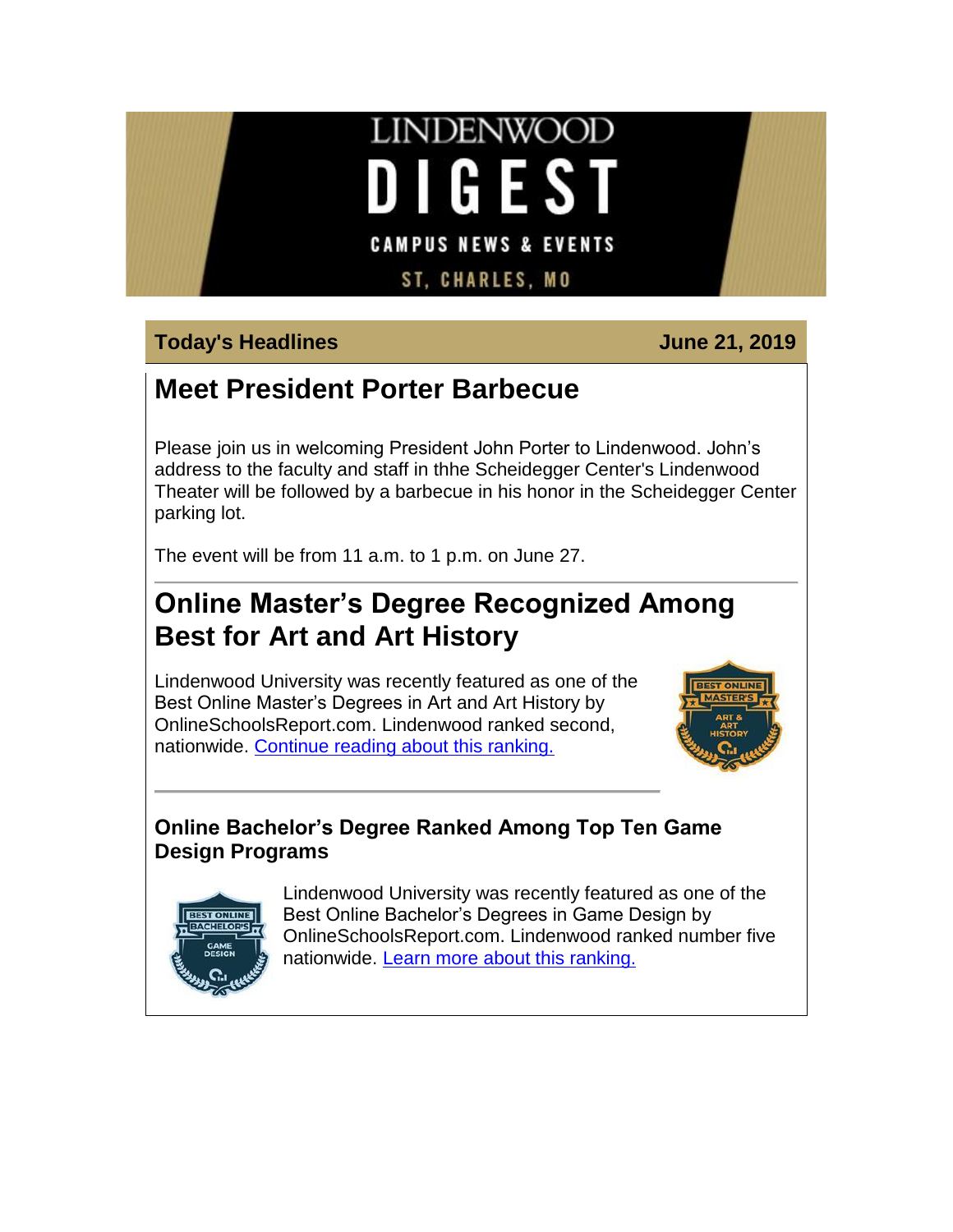#### **Lindenwood Staff Raises over \$2,200 for Youth In Need through 'Penny Wars'**

Lindenwood University staff members raised \$2,247.01 for charity through "Penny Wars," a competitive fundraiser pitting different departments around the school against each other.

The winning team, Enrollment Management, chose where the donation would go from a list of researched organizations. They held a vote within their department and selected Youth in Need, an emergency shelter for children and teenagers, and presented a check to the organization on Wednesday, June 19.



#### **Save The Date For Family Day - September 21**

Save the date for the seventh annual Family Day on Saturday, September 21. All staff and faculty are encouraged to attend and bring their families for the celebration! [Click here](https://hes32-ctp.trendmicro.com/wis/clicktime/v1/query?url=https%3a%2f%2fcustapp.marketvolt.com%2flink%2fPy6LYe2mZ3%3fCM%3d1353045852%26X%3d70525052&umid=74e25f6d-acf7-4ce5-9f60-d038886e7db8&auth=bc7ac43e330fa629f0cfb11786c85e83c10d06b8-f459437c6fb475e02688fef05cad65dd832d1503) for more information. Any questions regarding Family Day can be sent to Rachael Heuermann at [rheuermann@lindenwood.edu.](mailto:rheuermann@lindenwood.edu)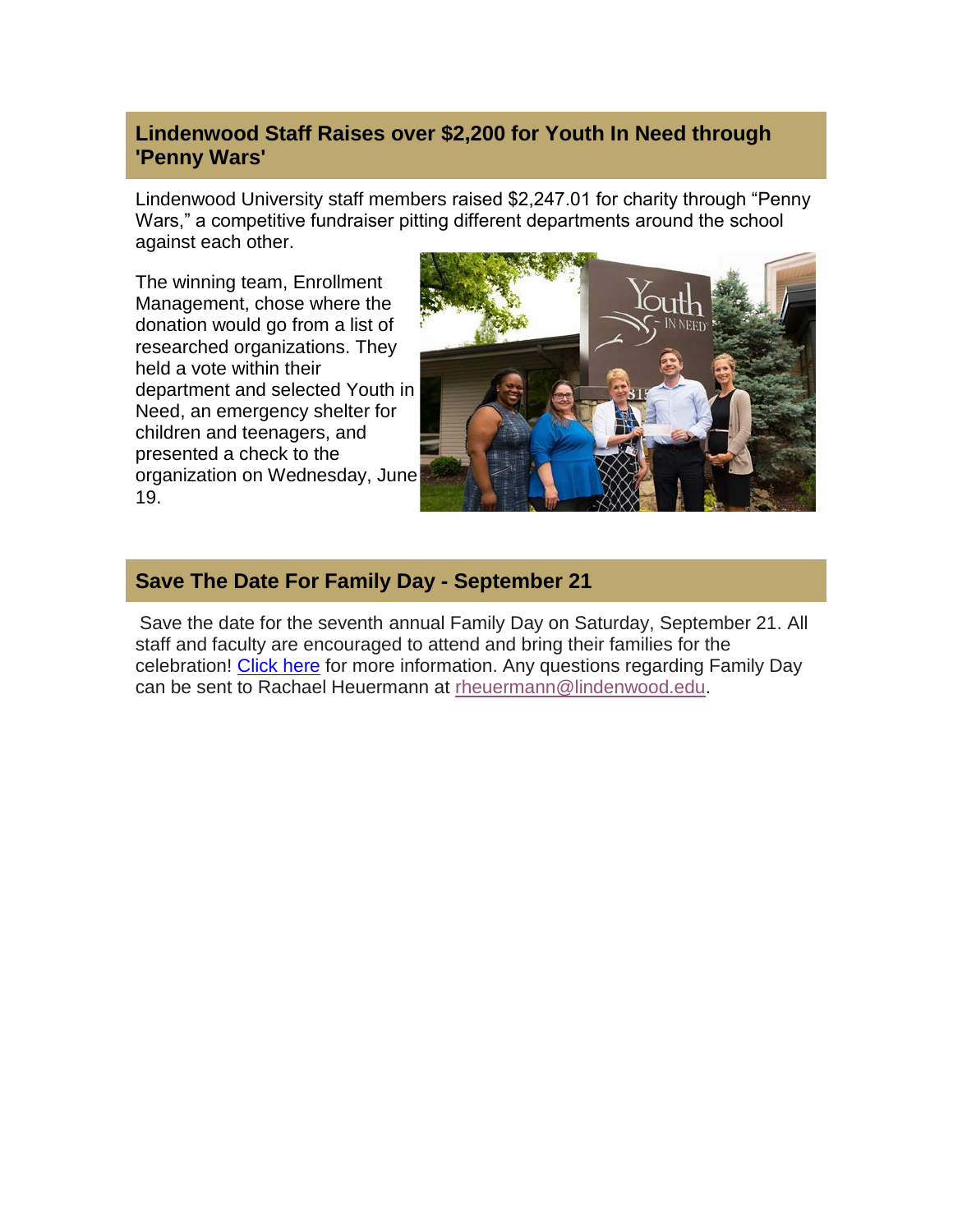

**Faculty and Staff Members Participate in Entrepreneurship Mindset Facilitator Training**



#### Eight [Lindenwood](https://hes32-ctp.trendmicro.com/wis/clicktime/v1/query?url=https%3a%2f%2fcustapp.marketvolt.com%2flink%2fEcWoMGlFzz%3fCM%3d1353045852%26X%3d70525052&umid=74e25f6d-acf7-4ce5-9f60-d038886e7db8&auth=bc7ac43e330fa629f0cfb11786c85e83c10d06b8-e0fe8e13733b2410ef527c49ba9c1e673436b01b) [University](https://hes32-ctp.trendmicro.com/wis/clicktime/v1/query?url=https%3a%2f%2fcustapp.marketvolt.com%2flink%2fEcWoMGlFzz%3fCM%3d1353045852%26X%3d70525052&umid=74e25f6d-acf7-4ce5-9f60-d038886e7db8&auth=bc7ac43e330fa629f0cfb11786c85e83c10d06b8-e0fe8e13733b2410ef527c49ba9c1e673436b01b) faculty members and staff are now trained to be [entrepreneurship](https://hes32-ctp.trendmicro.com/wis/clicktime/v1/query?url=https%3a%2f%2fcustapp.marketvolt.com%2flink%2fRgbLEcs2MU%3fCM%3d1353045852%26X%3d70525052&umid=74e25f6d-acf7-4ce5-9f60-d038886e7db8&auth=bc7ac43e330fa629f0cfb11786c85e83c10d06b8-c499c948412531d05896841bf0ed0cd8c9563ee1) mindset [facilitators.](https://hes32-ctp.trendmicro.com/wis/clicktime/v1/query?url=https%3a%2f%2fcustapp.marketvolt.com%2flink%2fRgbLEcs2MU%3fCM%3d1353045852%26X%3d70525052&umid=74e25f6d-acf7-4ce5-9f60-d038886e7db8&auth=bc7ac43e330fa629f0cfb11786c85e83c10d06b8-c499c948412531d05896841bf0ed0cd8c9563ee1) Recently trained in June are from left to right Dan Ramacciotti, Bob [Allen,](https://hes32-ctp.trendmicro.com/wis/clicktime/v1/query?url=https%3a%2f%2fcustapp.marketvolt.com%2flink%2fwMTgfFdcNn%3fCM%3d1353045852%26X%3d70525052&umid=74e25f6d-acf7-4ce5-9f60-d038886e7db8&auth=bc7ac43e330fa629f0cfb11786c85e83c10d06b8-1c96346efa83e3443ac0335cac2b310d58d81e58) [Carol](https://hes32-ctp.trendmicro.com/wis/clicktime/v1/query?url=https%3a%2f%2fcustapp.marketvolt.com%2flink%2feBFrAUlmzL%3fCM%3d1353045852%26X%3d70525052&umid=74e25f6d-acf7-4ce5-9f60-d038886e7db8&auth=bc7ac43e330fa629f0cfb11786c85e83c10d06b8-b5e3dc8a6e256715cdcdbfac562456a6b6de4861) [Felzien,](https://hes32-ctp.trendmicro.com/wis/clicktime/v1/query?url=https%3a%2f%2fcustapp.marketvolt.com%2flink%2feBFrAUlmzL%3fCM%3d1353045852%26X%3d70525052&umid=74e25f6d-acf7-4ce5-9f60-d038886e7db8&auth=bc7ac43e330fa629f0cfb11786c85e83c10d06b8-b5e3dc8a6e256715cdcdbfac562456a6b6de4861) [Wojciech](https://hes32-ctp.trendmicro.com/wis/clicktime/v1/query?url=https%3a%2f%2fcustapp.marketvolt.com%2flink%2f4hLku3cqI1%3fCM%3d1353045852%26X%3d70525052&umid=74e25f6d-acf7-4ce5-9f60-d038886e7db8&auth=bc7ac43e330fa629f0cfb11786c85e83c10d06b8-a291bc8624df99643fe07e05fe8f338465a014bc) [Golick,](https://hes32-ctp.trendmicro.com/wis/clicktime/v1/query?url=https%3a%2f%2fcustapp.marketvolt.com%2flink%2f4hLku3cqI1%3fCM%3d1353045852%26X%3d70525052&umid=74e25f6d-acf7-4ce5-9f60-d038886e7db8&auth=bc7ac43e330fa629f0cfb11786c85e83c10d06b8-a291bc8624df99643fe07e05fe8f338465a014bc) Peter [Carlos,](https://hes32-ctp.trendmicro.com/wis/clicktime/v1/query?url=https%3a%2f%2fcustapp.marketvolt.com%2flink%2ffDfx8Axkcn%3fCM%3d1353045852%26X%3d70525052&umid=74e25f6d-acf7-4ce5-9f60-d038886e7db8&auth=bc7ac43e330fa629f0cfb11786c85e83c10d06b8-3d927b61bf69fa9e137ae1fb9d3e43b3ff44b235) [Craig](https://hes32-ctp.trendmicro.com/wis/clicktime/v1/query?url=https%3a%2f%2fcustapp.marketvolt.com%2flink%2fLaYv6dIe5N%3fCM%3d1353045852%26X%3d70525052&umid=74e25f6d-acf7-4ce5-9f60-d038886e7db8&auth=bc7ac43e330fa629f0cfb11786c85e83c10d06b8-a3c36f8fdbdc890da5548ab185b2bd8294deb7c7) [Felzien,](https://hes32-ctp.trendmicro.com/wis/clicktime/v1/query?url=https%3a%2f%2fcustapp.marketvolt.com%2flink%2fLaYv6dIe5N%3fCM%3d1353045852%26X%3d70525052&umid=74e25f6d-acf7-4ce5-9f60-d038886e7db8&auth=bc7ac43e330fa629f0cfb11786c85e83c10d06b8-a3c36f8fdbdc890da5548ab185b2bd8294deb7c7) and Matt [Adams](https://hes32-ctp.trendmicro.com/wis/clicktime/v1/query?url=https%3a%2f%2fcustapp.marketvolt.com%2flink%2fla6FpGreEx%3fCM%3d1353045852%26X%3d70525052&umid=74e25f6d-acf7-4ce5-9f60-d038886e7db8&auth=bc7ac43e330fa629f0cfb11786c85e83c10d06b8-d6437e17982d3339a216494d15e80e7d307acaff) on the far right (not pictured, David [Rosenwasser\)](https://hes32-ctp.trendmicro.com/wis/clicktime/v1/query?url=https%3a%2f%2fcustapp.marketvolt.com%2flink%2fU2PfaqlSYd%3fCM%3d1353045852%26X%3d70525052&umid=74e25f6d-acf7-4ce5-9f60-d038886e7db8&auth=bc7ac43e330fa629f0cfb11786c85e83c10d06b8-3fb64679952f7e6d14801f9ca39cbb34971122b9).

Trainers from The [Entrepreneurial](https://hes32-ctp.trendmicro.com/wis/clicktime/v1/query?url=https%3a%2f%2fcustapp.marketvolt.com%2flink%2fWPYI42sxwm%3fCM%3d1353045852%26X%3d70525052&umid=74e25f6d-acf7-4ce5-9f60-d038886e7db8&auth=bc7ac43e330fa629f0cfb11786c85e83c10d06b8-d2d99ab6fb013880c1d081cf197a28bb088dae79) Learning Initiative (ELI), second and third from the right, are Gary [Schoeniger](https://hes32-ctp.trendmicro.com/wis/clicktime/v1/query?url=https%3a%2f%2fcustapp.marketvolt.com%2flink%2f7ii1GpNdk1%3fCM%3d1353045852%26X%3d70525052&umid=74e25f6d-acf7-4ce5-9f60-d038886e7db8&auth=bc7ac43e330fa629f0cfb11786c85e83c10d06b8-b5e8cce049830d628164b6e4326ac24f96287e1d) and Rob [Herndon.](https://hes32-ctp.trendmicro.com/wis/clicktime/v1/query?url=https%3a%2f%2fcustapp.marketvolt.com%2flink%2f7ii1GpNdk1%3fCM%3d1353045852%26X%3d70525052&umid=74e25f6d-acf7-4ce5-9f60-d038886e7db8&auth=bc7ac43e330fa629f0cfb11786c85e83c10d06b8-b5e8cce049830d628164b6e4326ac24f96287e1d)

Thanks to the support of Dr. [Howard](https://hes32-ctp.trendmicro.com/wis/clicktime/v1/query?url=https%3a%2f%2fcustapp.marketvolt.com%2flink%2fqZCfX6c319%3fCM%3d1353045852%26X%3d70525052&umid=74e25f6d-acf7-4ce5-9f60-d038886e7db8&auth=bc7ac43e330fa629f0cfb11786c85e83c10d06b8-2da59eb07ae562d4cd052acc3c7009ebb197b331) Wall and the [Hammond](https://hes32-ctp.trendmicro.com/wis/clicktime/v1/query?url=https%3a%2f%2fcustapp.marketvolt.com%2flink%2fhFHF29byuK%3fCM%3d1353045852%26X%3d70525052&umid=74e25f6d-acf7-4ce5-9f60-d038886e7db8&auth=bc7ac43e330fa629f0cfb11786c85e83c10d06b8-e2424cd6da4feb6b8b060f5c5376baaadf02ef1e) Institute for Free [Enterprise,](https://hes32-ctp.trendmicro.com/wis/clicktime/v1/query?url=https%3a%2f%2fcustapp.marketvolt.com%2flink%2fhFHF29byuK%3fCM%3d1353045852%26X%3d70525052&umid=74e25f6d-acf7-4ce5-9f60-d038886e7db8&auth=bc7ac43e330fa629f0cfb11786c85e83c10d06b8-e2424cd6da4feb6b8b060f5c5376baaadf02ef1e) this training was made possible to Lindenwood University faculty and staff and for more than 20 individuals from other universities, high schools, and organizations across the country.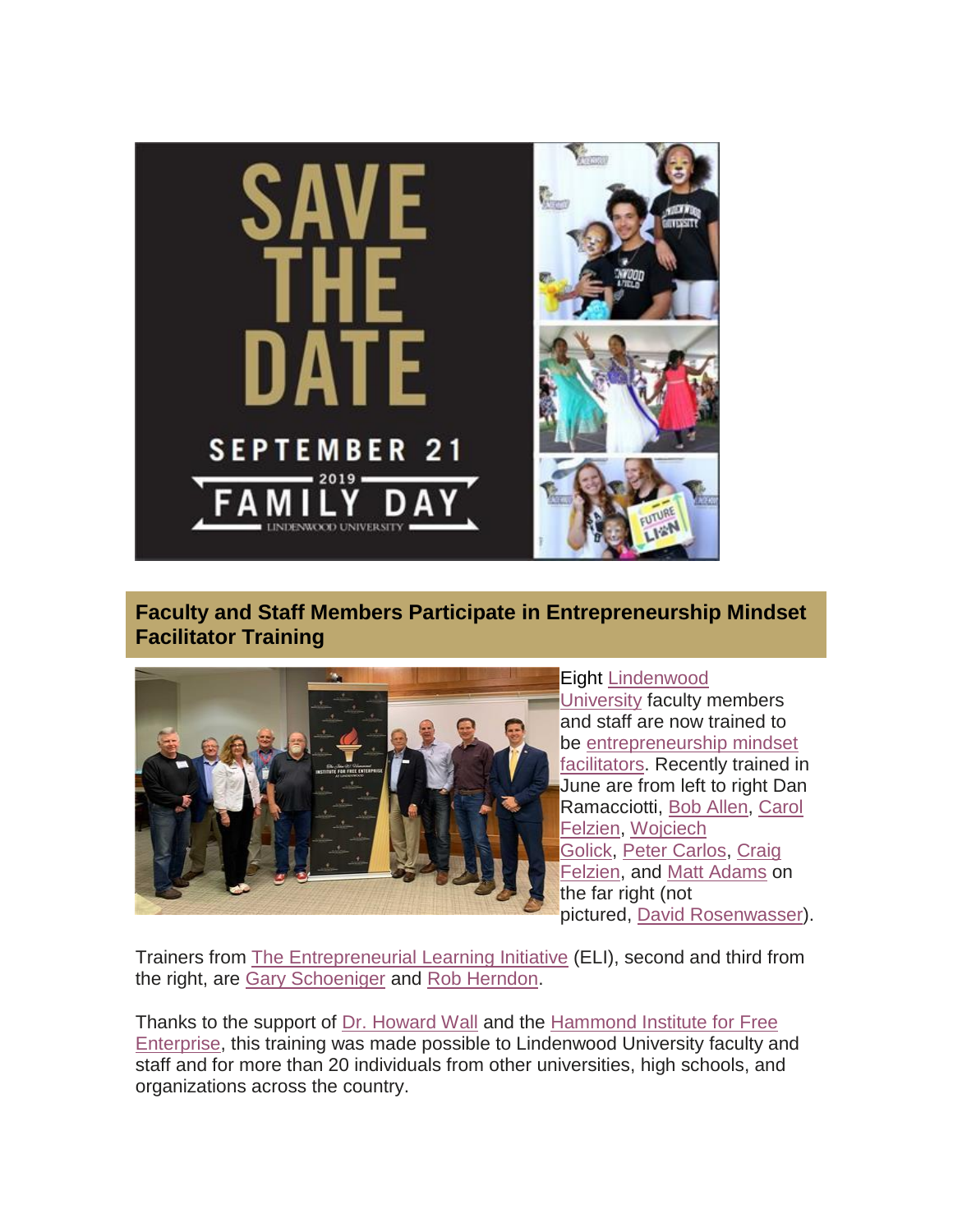the ELI [facilitator](https://hes32-ctp.trendmicro.com/wis/clicktime/v1/query?url=https%3a%2f%2fcustapp.marketvolt.com%2flink%2fzklnqEKwo3%3fCM%3d1353045852%26X%3d70525052&umid=74e25f6d-acf7-4ce5-9f60-d038886e7db8&auth=bc7ac43e330fa629f0cfb11786c85e83c10d06b8-5fbf9d372725021153de6dea3983ec63eb887061) mindset training is designed to develop the creativity, critical thinking, passion, and persistence skills associated with an entrepreneurial mindset, driving them deeper into our daily lives and academia.

The Duree Center for [Entrepreneurship](https://hes32-ctp.trendmicro.com/wis/clicktime/v1/query?url=https%3a%2f%2fcustapp.marketvolt.com%2flink%2fziPI86UGHk%3fCM%3d1353045852%26X%3d70525052&umid=74e25f6d-acf7-4ce5-9f60-d038886e7db8&auth=bc7ac43e330fa629f0cfb11786c85e83c10d06b8-3042e11bab6e91c4f219ebc6a16050262face710) in the Hammond Institute is dedicated to promoting an entrepreneurial mindset internally at Lindenwood University and externally to the communities we serve. For more information, call Craig Felzien at 636-949-4432.

#### **Workday Improvements to Expense Report Performance**

Workday has made some improvements to expense report performance. The changes were made in Lindenwood's Workday tenant on Monday, June 17.

The main change is the expense report processing is moving from document to line level, which means the expense report is created when you click OK on the initiation page. Previously, the expense report only became a document in the system when the user submitted or saved the document for later. Workday now assigns an EXP number and puts the transaction in draft status as soon as you begin the expense report process. The information is now organized in three tabs: Header, Attachments, and



Expense Lines. Changes are saved as you move between expense lines and between tabs.

Employees must cancel any expense reports that are in draft status that will not be submitted for approval. Any expense report (whether submitted, or saved for later in draft status) will reduce your budget dollars available for spending. Details of the Expense Report [Enhancements](https://hes32-ctp.trendmicro.com/wis/clicktime/v1/query?url=https%3a%2f%2fcustapp.marketvolt.com%2flink%2fCxmlblZEp7%3fCM%3d1353045852%26X%3d70525052&umid=74e25f6d-acf7-4ce5-9f60-d038886e7db8&auth=bc7ac43e330fa629f0cfb11786c85e83c10d06b8-7d5451e54200cba779a4c26d560286d25e09e26f) can be found in Useful Links, under the Finance and Operations tab. The Workday Guide for Creating an [Expense](https://hes32-ctp.trendmicro.com/wis/clicktime/v1/query?url=https%3a%2f%2fcustapp.marketvolt.com%2flink%2fYpo9LDqNlo%3fCM%3d1353045852%26X%3d70525052&umid=74e25f6d-acf7-4ce5-9f60-d038886e7db8&auth=bc7ac43e330fa629f0cfb11786c85e83c10d06b8-1a1acdce62cd53170fc25f0805eb409d5db21bdc) [Report](https://hes32-ctp.trendmicro.com/wis/clicktime/v1/query?url=https%3a%2f%2fcustapp.marketvolt.com%2flink%2fYpo9LDqNlo%3fCM%3d1353045852%26X%3d70525052&umid=74e25f6d-acf7-4ce5-9f60-d038886e7db8&auth=bc7ac43e330fa629f0cfb11786c85e83c10d06b8-1a1acdce62cd53170fc25f0805eb409d5db21bdc) has also been updated to include the changes.

#### **Summer Hours**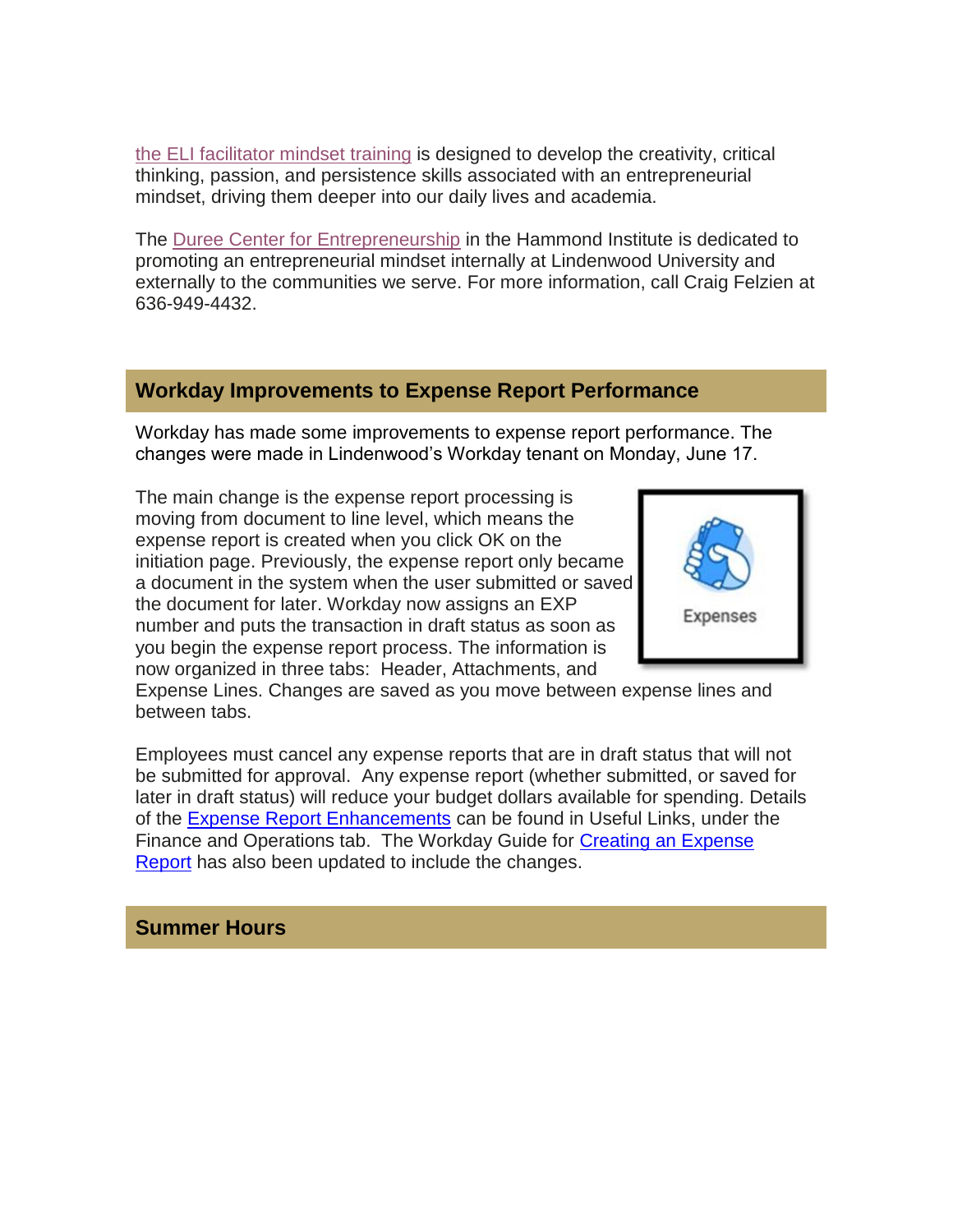

Evans Commons Summer Hours - Begin May 11

### **Evans Commons Rec Center & Third Floor Track Summer Hours**

Weekdays 8:00 A.M.-5:00 P.M.

Weekends CLOSED

\*All guests will be asked to leave the facility 15 minutes prior to the scheduled closing.

-Campus Recreation Staff

CAMPUS

RECREATION

LINDENWOOD REAL EXPERIENCE. REAL SUCCESS.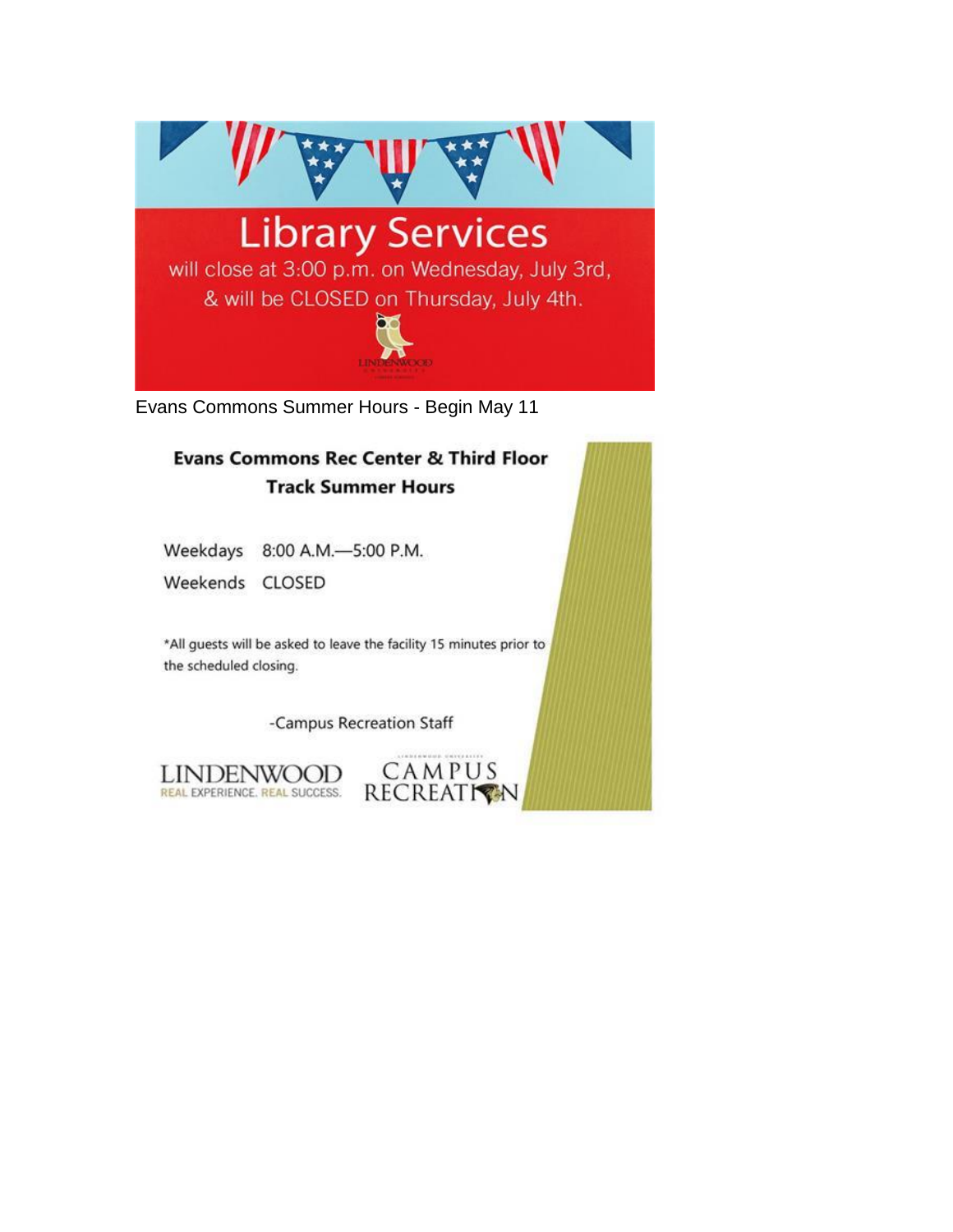



**Monday-Friday** 7:30 a.m. - 3:00 p.m. **Closed Memorial Day and Independence Day** 

> 25% discount will be applied to anyone with a valid ID



Evans Dining Hall - May 13 - May 31 Monday-Friday 11:00 a.m. - 1:00 p.m.

Faculty and Staff Special- \$5.00 lunch

Pedestal Foods